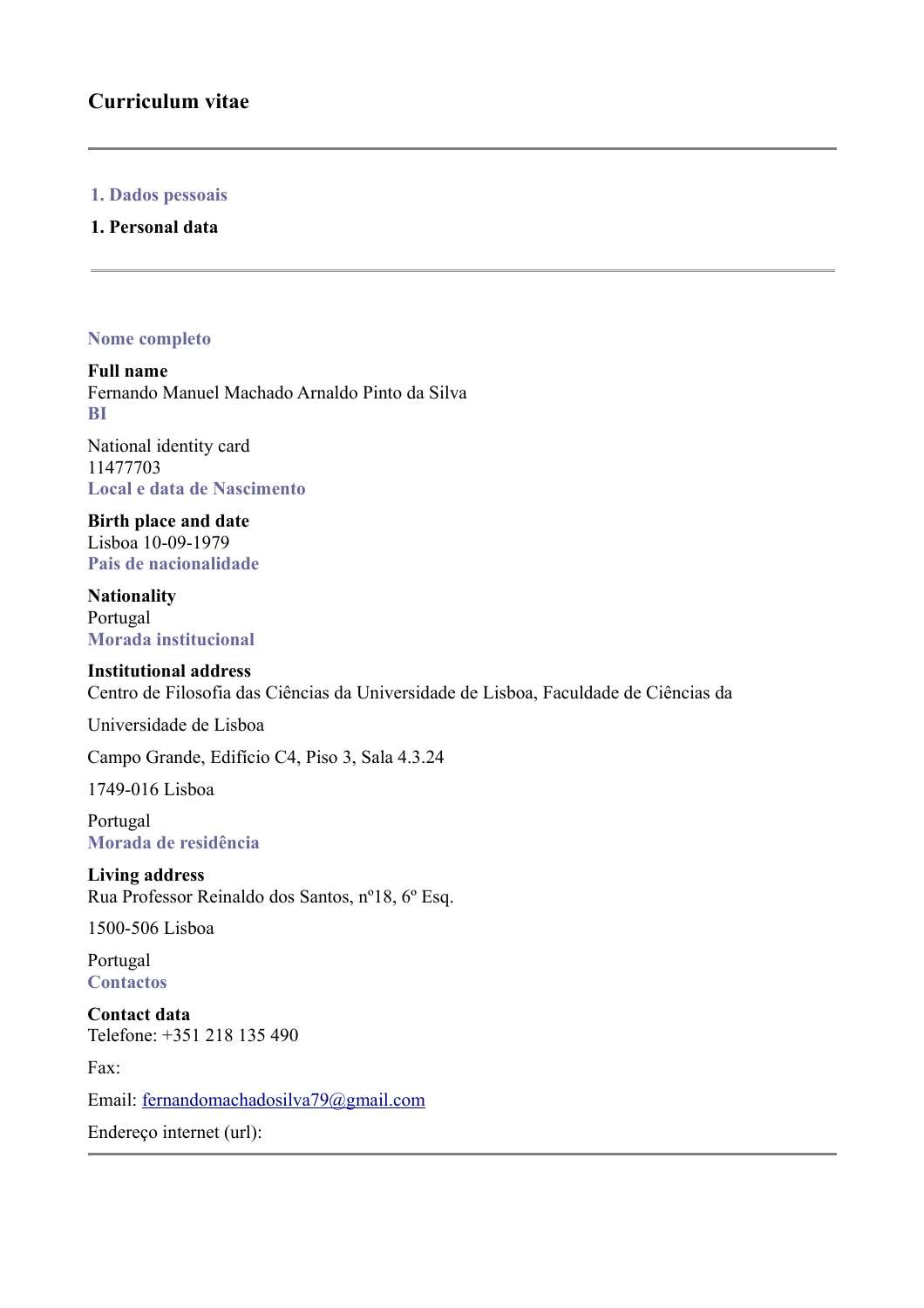#### **2. Formação académica**

**2. Academic degrees**

| Ano<br>2007 | Grau académico<br>Year Academic degree<br><b>MESTRADO</b> | Instituição<br><b>Institution</b><br>Univerity of Évora | Classificação<br><b>Classification</b><br>Very Good |  |
|-------------|-----------------------------------------------------------|---------------------------------------------------------|-----------------------------------------------------|--|
| 2004        | <b>LICENCIATURA</b>                                       | University of Évora                                     | fifteen<br>Good,<br>(15)                            |  |

**3. Actividades anteriores e situação actual em termos científicos e/ou profissionais**

## **3. Previous and current scientific and/or professional activities**

| Período              | Cargo ou categoria Instituição          |                                             |  |
|----------------------|-----------------------------------------|---------------------------------------------|--|
| <b>Period</b>        | <b>Position or category</b> Institution |                                             |  |
| $07-02-2005 - 08-02$ | Invited Assistant                       |                                             |  |
| 2006                 |                                         | Professor / Professor Universidade de Évora |  |
|                      | Assistente Convidado                    |                                             |  |

| $15-09-1999 - 12-11-$ |                 |                       |
|-----------------------|-----------------|-----------------------|
|                       | actor/performer | Universidade de Évora |
| 2004                  |                 |                       |

01-03-2002 - 01-09- secretary of the 2011 actor/performer, founding member, first General Assembly Artísticos/Amonte produçõestable, first secretary of the Fiscal Council CEPiA - Centro de Estudos Performativos i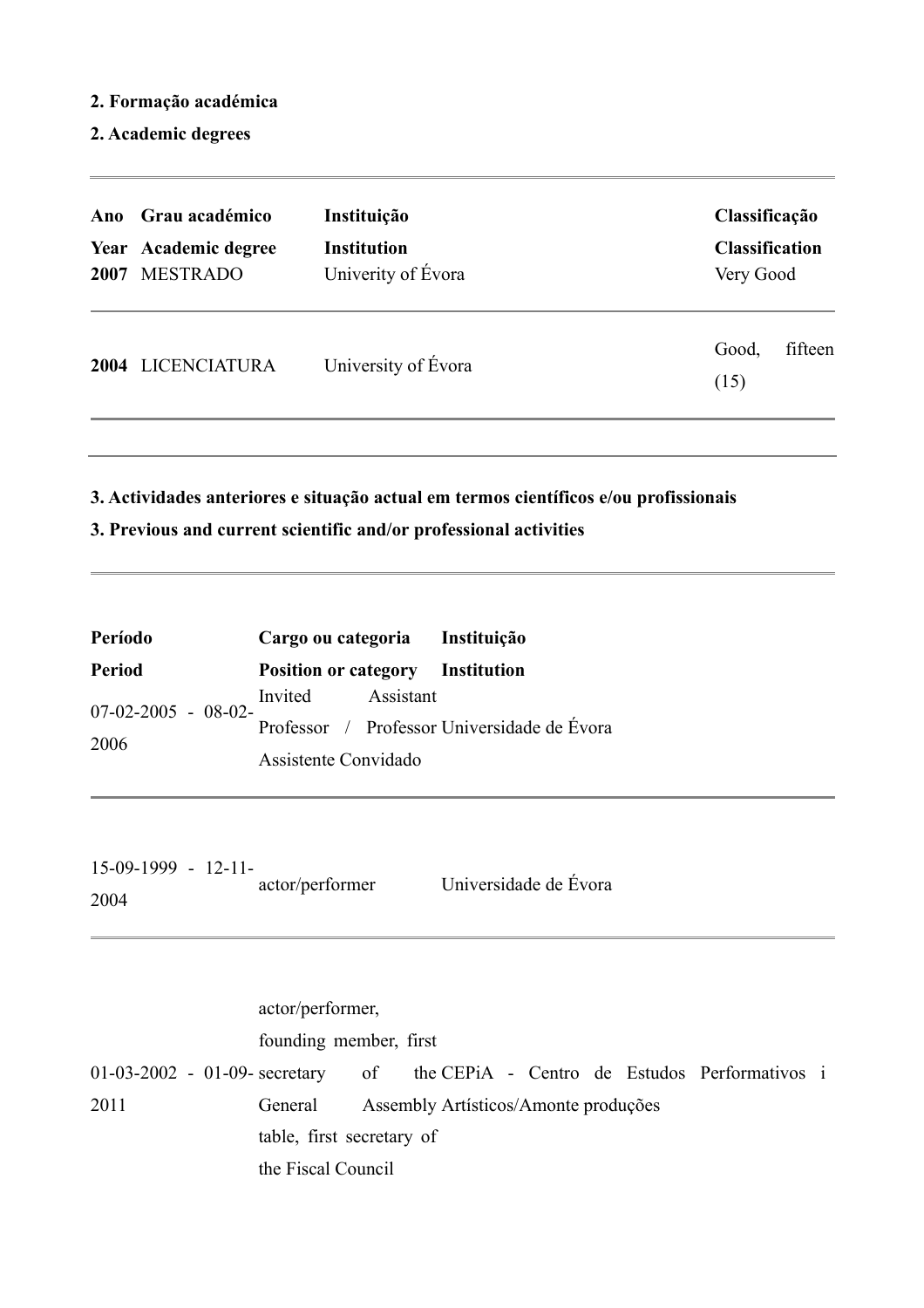| $22-09-2003 - 15-09$ | Assistant Director |                  |  | CEPIA - Centro de Estudos Performativos i |  |
|----------------------|--------------------|------------------|--|-------------------------------------------|--|
| 2007                 | Assistente         | de<br>Artísticos |  |                                           |  |
|                      | Encenação          |                  |  |                                           |  |

|      | PhD<br>student<br>1n                                                      |
|------|---------------------------------------------------------------------------|
|      | Contemporary                                                              |
|      | Philosophy (Foucault,                                                     |
|      | Deleuze and Derrida)                                                      |
|      | under the guidance of                                                     |
|      | 01-03-2009 - 02-05- Professor Nuno Nabais.                                |
| 2012 | Humanities Faculty of the University of Lisbon<br>The theme of the thesis |
|      | is<br>the<br>body<br>as                                                   |
|      | philosophical concept                                                     |
|      | and the work and                                                          |
|      | techniques of the actors                                                  |
|      | and performers                                                            |
|      |                                                                           |

## **4. Área de actividade científica**

**4. Area of scientific activity**

Performance Studies, Aesthetic, Literature and Philosophy

## **5. Domínio de especialização**

**5. Domain of specialization**

## **Domínio de especialização**

#### **Domain of specialization**s

Performance Studies: research and documentation in performance studies, with special relevance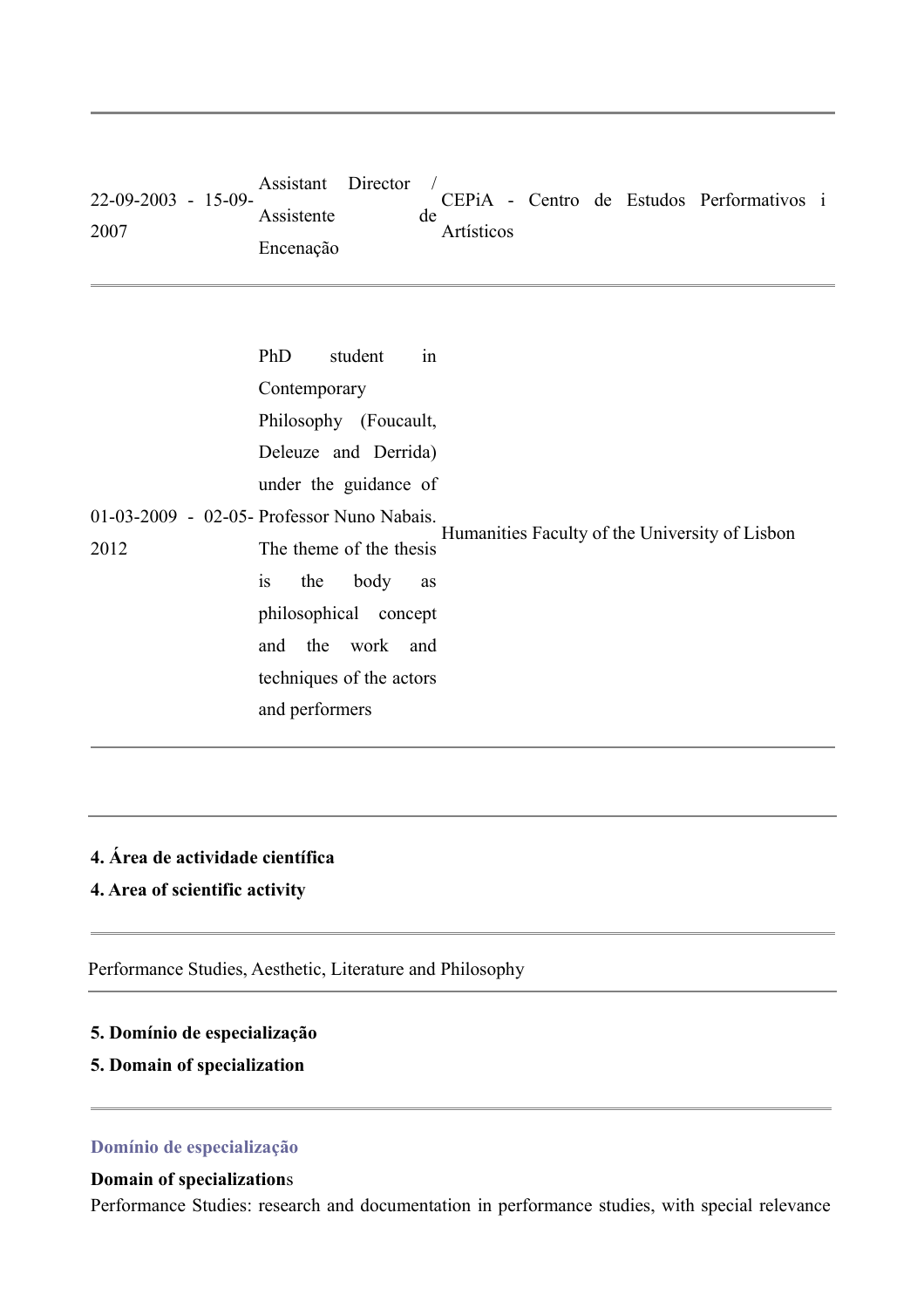to the body and techniques. Literature and Compared Poetic: research in literature theory, modern and contemporary poetry.

**Actuais interesses de investigação**

#### **Present research interests**

Contemporary Philosophy: research in the fields of aesthetic and the body (Deleuze, Derrida, Foucault, Nancy, Gil, among others); Performance Studies, Literature and Poetic, Philosophy of the Art.

### **Outras competências/actividades**

#### **Other skills/activities**

From 2002/2009 founding-member of CEPiA – Centro de Estudos Performativos i Artísticos (Centre for Artistic and Performative Studies), in close partnership with the University of Évora in the development of formation, documentation, research, production and divulgation events in the vast field of Performance Studies. Has been working as an actor/performer since 1998. Writes poetry, prose and presentations of books.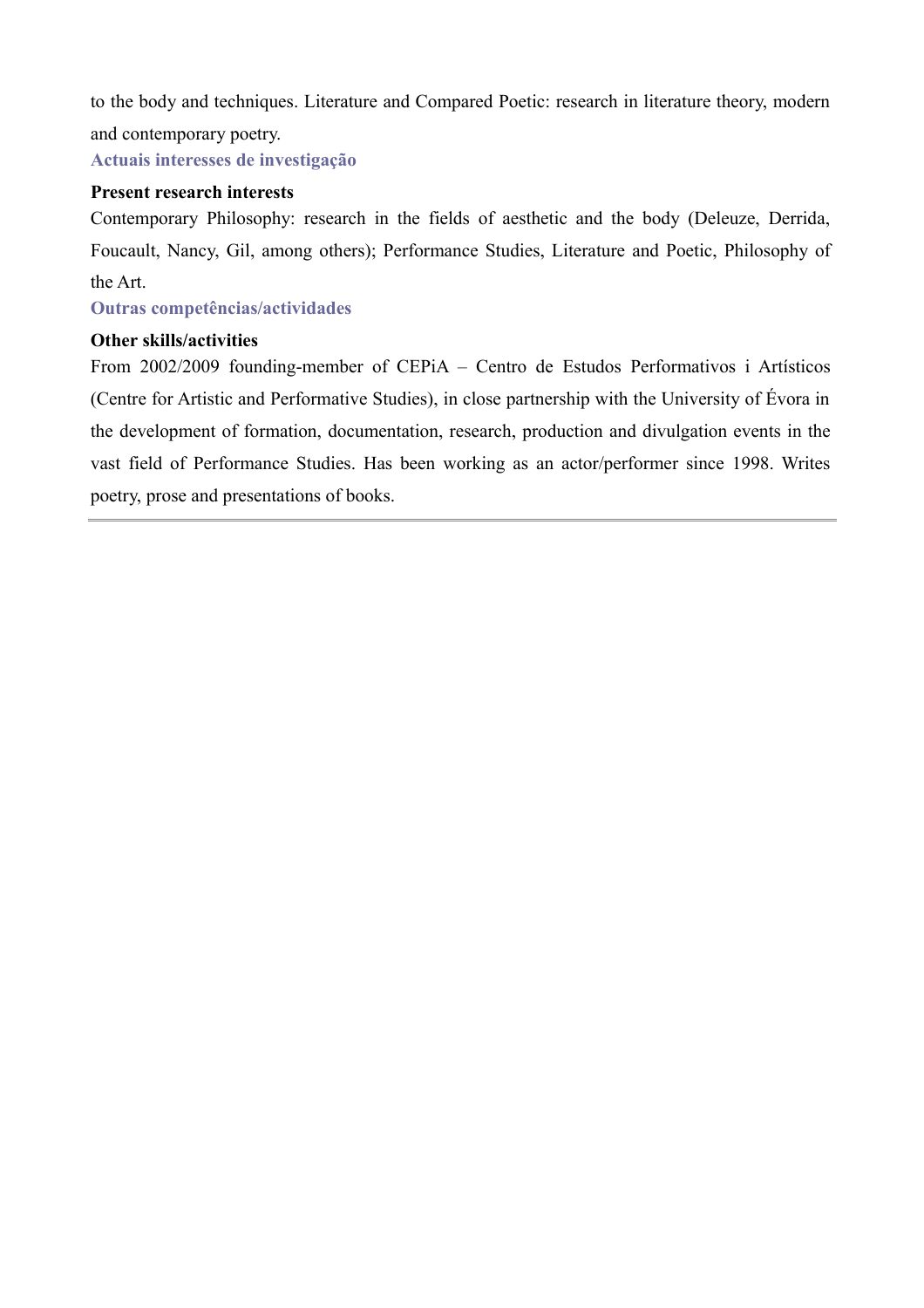#### **6. Experiência na orientação**

**6. Supervising experience**

**2002** Guided a workshop on theatre in S. Cristóvão (Montemor-o-Novo), for young people (8 to 17 year old), organized by MARCA - Associação de Desenvolvimento Local (Association for Local Development).

**2003** Co-oriented with Prof. Tiago de Faria, for CEPiA, a work on the reading of theatrical texts regarding public directed readings. As a result occurred the presentation of Garcia Lorca's "The puppet play of Don Cristóbal".

**2004/2007** Worked as director assistant with Carlos Alberto Machado and Tiago de Faria.

**2006** Participated in the dramatic writing workshop guided by Carlos Alberto Machado regarding the adaptation of William Faulkner's novel "As I Lay Dying". Prepares the edition of the workshop result with Carlos Alberto Machado.

#### **7. Participação em projectos**

**7. Participation in research projects**

**2002** Participated as an actor in Gil Vicente's "A Frágua d'Amor" in a research project regarding the work of the actor, co-directed by Tiago de Faria and by University of Évora Department of Arts Professors Luís Varela and José Alberto Ferreira, for CEPiA and the Centre of Art History of University of Évora in the context of Gil Vicente's 500 years celebration.

**2000/2002** Participated in several workshops on Meyerhold and Bio-Mechanics, guided by Alain Legros, Béatrice Picon-Vallin and Alexei Levinski. Participated as well in Butoh Dance workshop guided by Regina Daniela Goerger.

**2002** Participated in the workshop on Textology focusing on fourteenth and fifteenth century texts guided by Professor José Alberto Ferreira.

**2002** Participated in the seminars "The Performative Powers of Word and Death" organized by professors José Alberto Ferreira and Tiago de Faria for Theatrical Studies graduation of University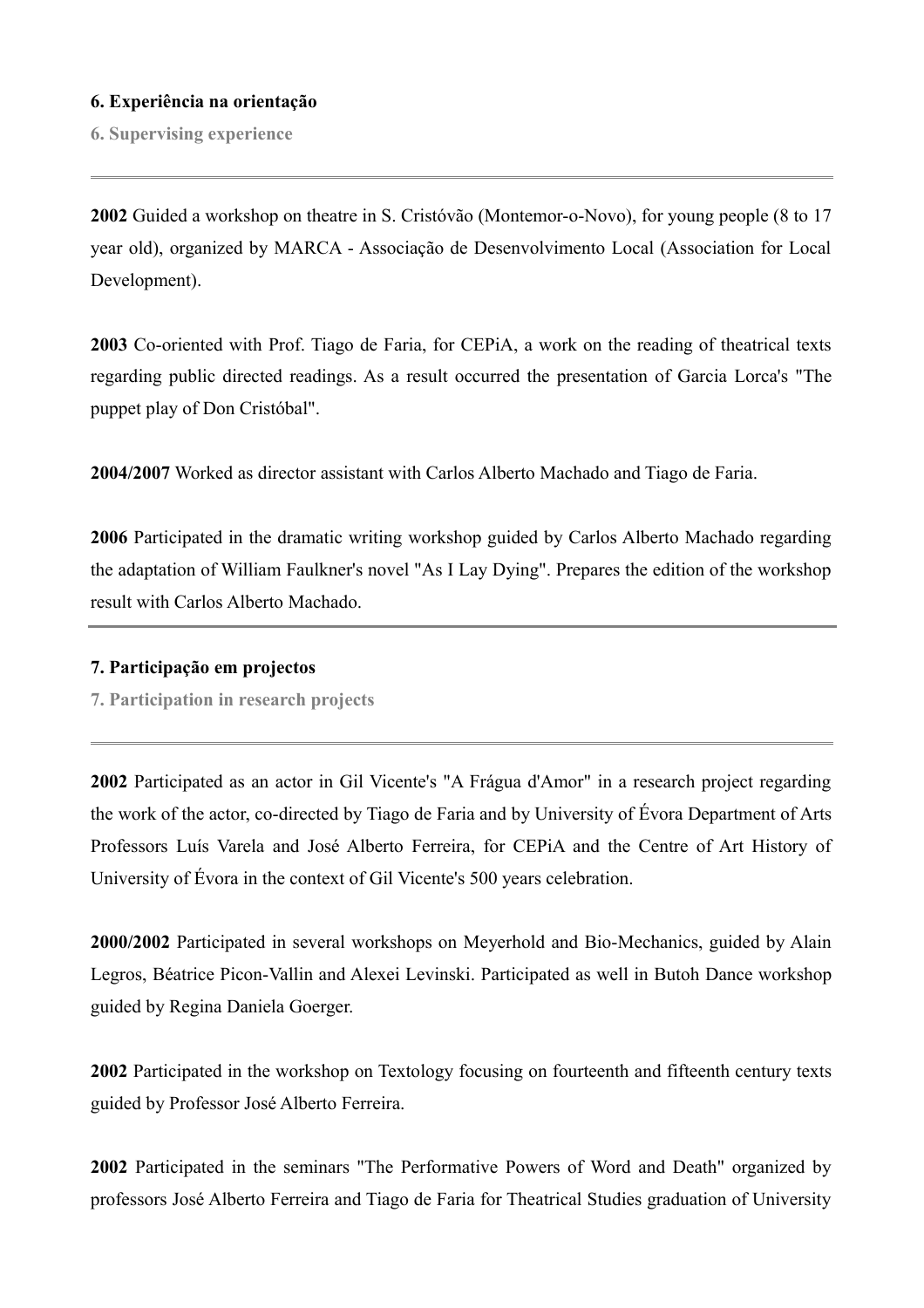of Évora.

**2002/2005** Participated regularly in JiP - July, Investigation and Performance; on the subjects of Performative Powers of the Body, the Object, the Site and the Memory. JiP was a summer school in the form of an artistic community promoted and produced by CEPiA. Besides Portugal also participated either as guiders or participants artists and students from Denmark, England, Scotland, Ireland, United States of America, Canada, Israel and India.

**2002/2009** Founding-member, first secretary of the General-Assembly and first secretary of the Fiscal Council of CEPiA; has developed with a partnership with the University of Évora several events regarding formation, documentation, research, divulgation and production in the vast field of Performative Studies.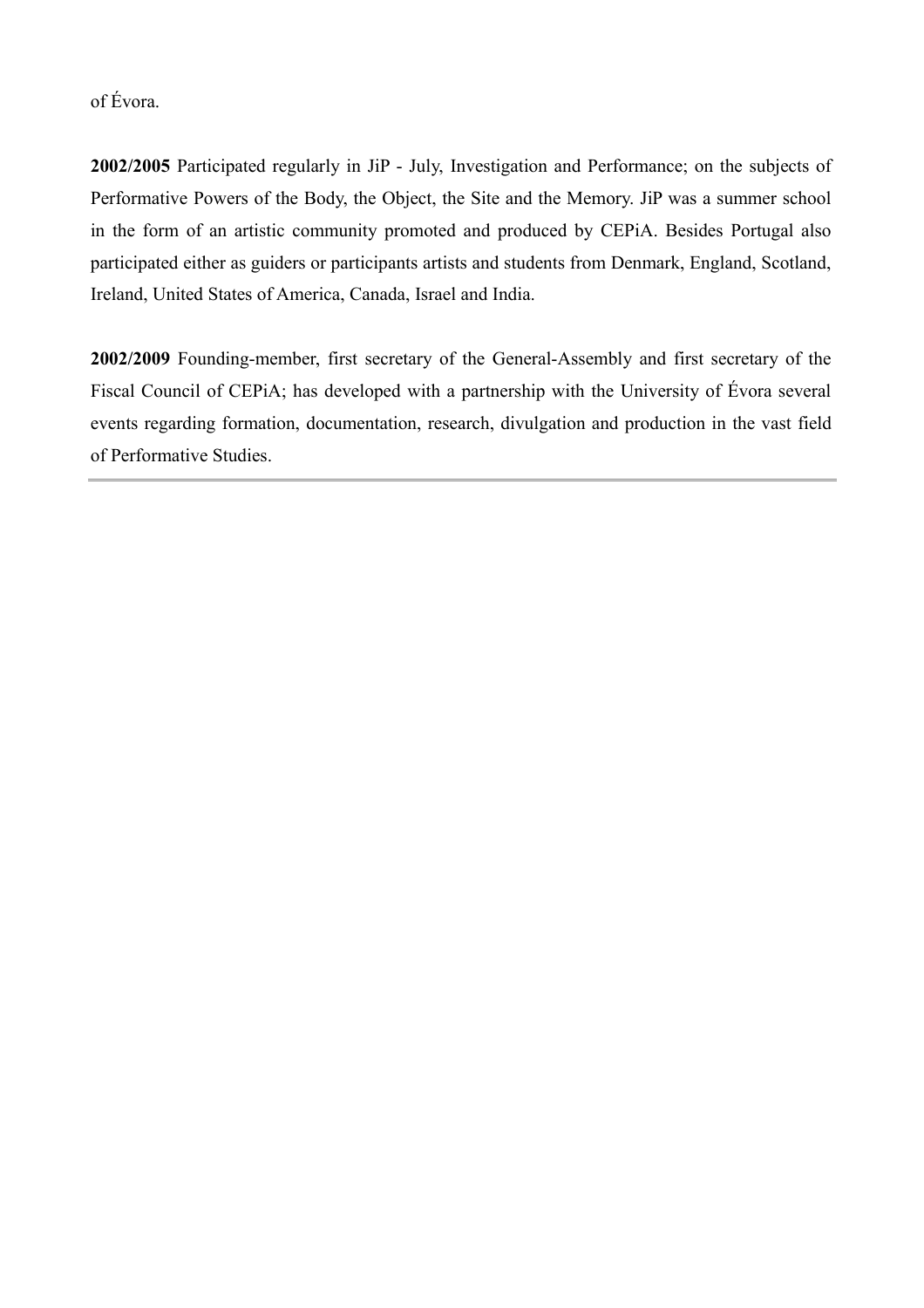## **8. Prémios e Distinções**

**8. Prizes and awards**

| Ano<br>Year<br>2004 | <b>Nome</b><br>do<br>Prémio<br><b>ou</b><br>Distinção<br>Name of the prize or award<br><b>Investigation Prize</b> | Nome da entidade promotora<br>Name of the granting entity<br>Casablanca's Theater<br>Festival<br>(Marrocos) |
|---------------------|-------------------------------------------------------------------------------------------------------------------|-------------------------------------------------------------------------------------------------------------|
| 2007                | second prize of Garcia de<br>Resende's Literary Prize                                                             | Évora City Council                                                                                          |
| 2009                | First Prize of Garcia de<br>Resende's Literary Prize                                                              | <b>Évora City Council</b>                                                                                   |
|                     |                                                                                                                   |                                                                                                             |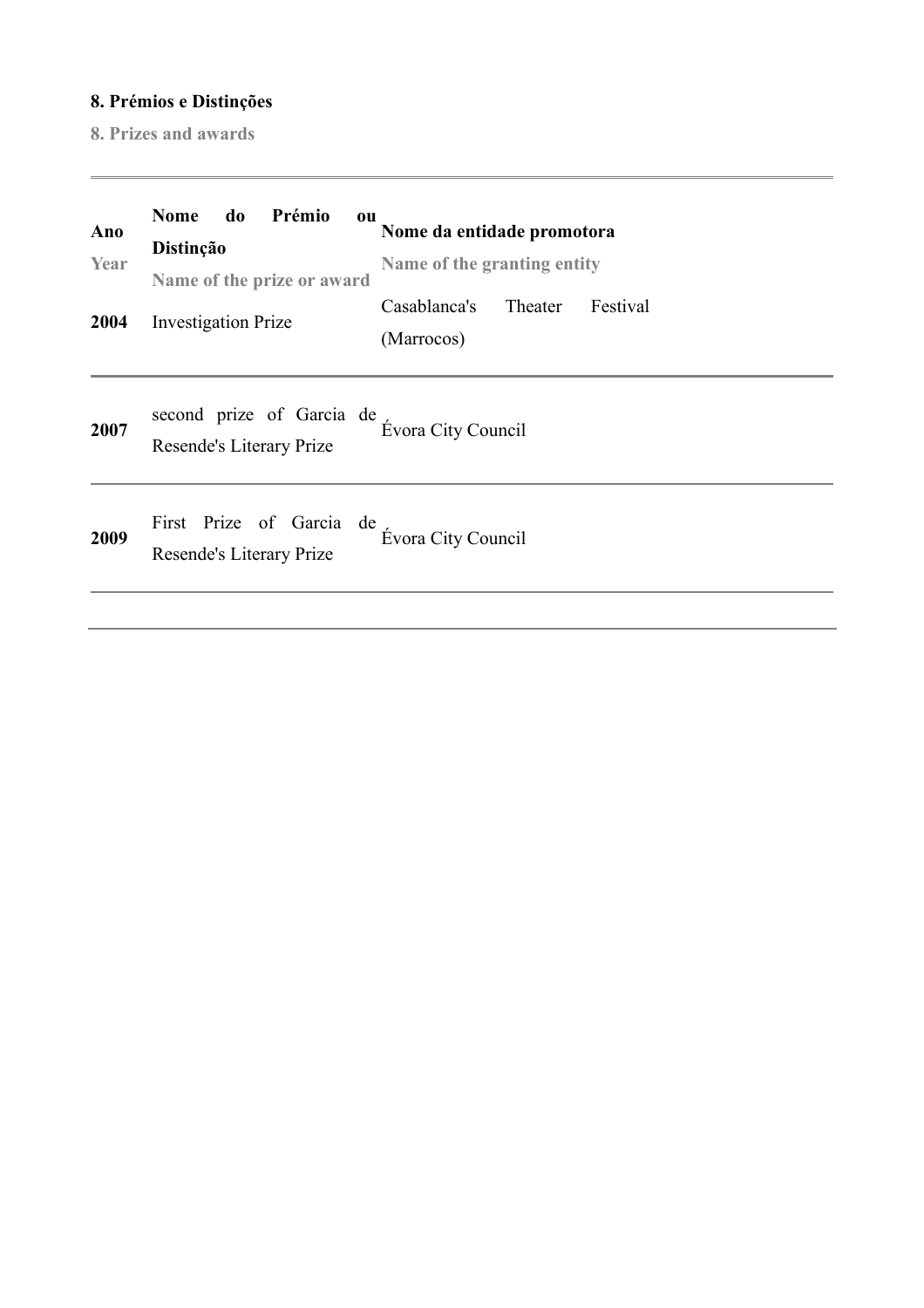#### **9. Publicações**

**9. Publications**

#### **Teses / Thesis**

Master thesis in Literature and Compared Poetic, "Of Literature, the Body and the Body in Literature". Edited in the philosophy site "Crítica na Rede" as well as in "LusoSofia": http://www.lusosofia.net/textos/silva fernando machado da literatura do corpo e do corpo na literatura derrida deleuze monstros.pdf

#### **Livros (autor) / Books (author)**

"Primeira Viagem", 2012. Poetry book published in Orfeu - Portuguese and Galician bookshop (Brussels)

"Passageiros Clandestinos", 2012. Poetry book published by Companhia das Ilhas (Azores, Ilha do Pico)

#### **Capítulos de livros / Chapters in books**

**2011** Participated in "Poetas d'Orfeu. florilégio de poesia", a volume of poets published by Orfeu -

livraria portuguesa e galega (Orfeu - portuguese and galician bookshop).

## **Artigos em revistas de circulação internacional com arbitragem científica / Papers in international scientific periodicals with referees**

"The experience in the construction of an artistic body: Derrida and Deleuze readings"; Paper published in Revista de Filosofia Aurora da PUCPR/PUC-SP: "A experiência na construção de um corpo artístico: uma leitura a partir de Derrida e Deleuze". <http://www2.pucpr.br/reol/index.php/RF?dd1=2428&dd99=view>

"Presentation of an unknown sixteenth century monster: the Old Moor"; Paper published in Revista de Literatura Española y Teoria Literaria del Renacimiento y Siglo de Oro: "Apresentação de um monstro renascentista: o Mouro Velho".<http://www.studiaaurea.com/articulo.php?id=79>

"From Jena to Nerval: 'a romantic'". Paper published in Acta Scientarium vol. 34 nº 1 (2012):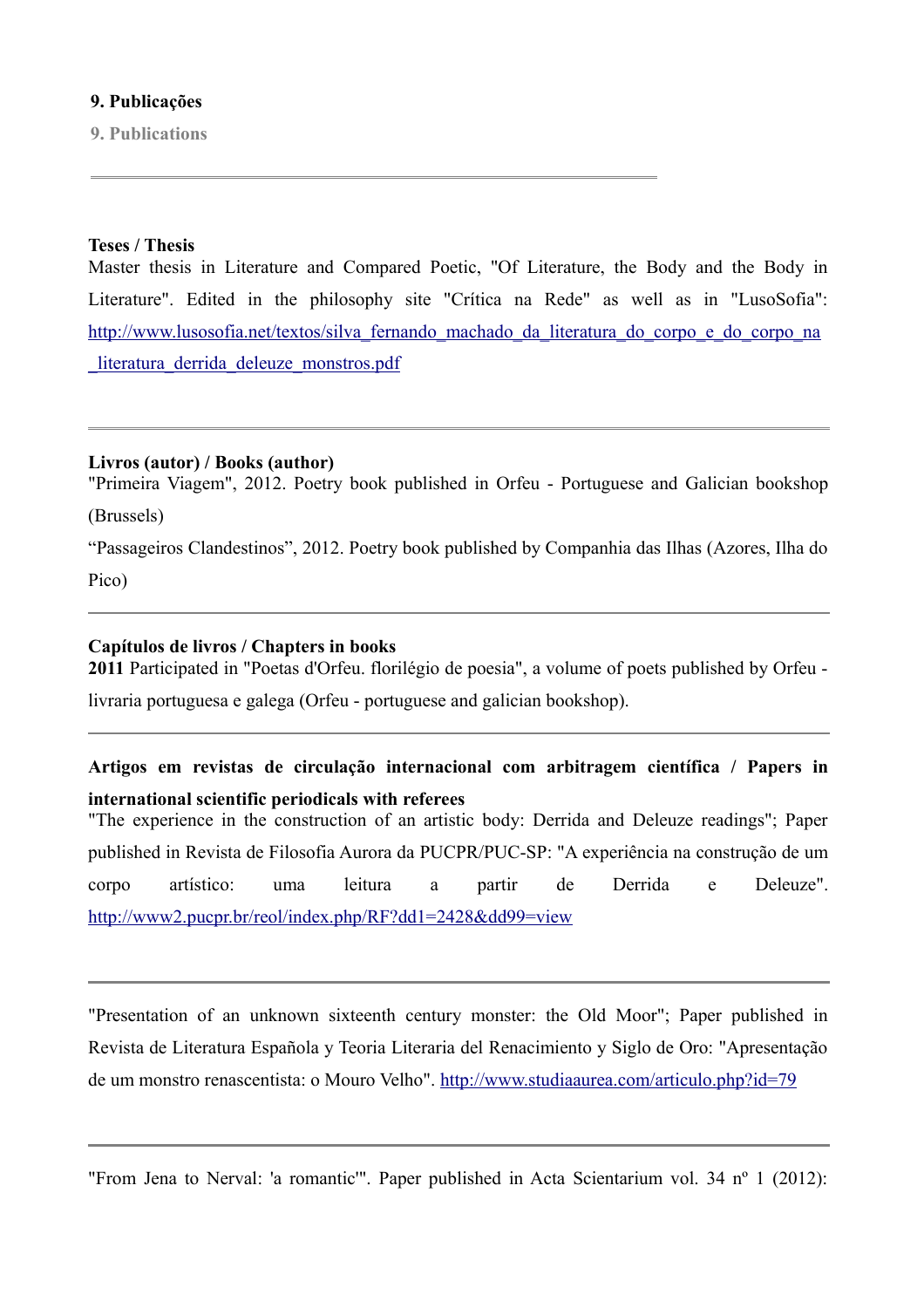# **Artigos em revistas nacionais com arbitragem científica / Papers in national periodicals with referees** "Body, Event and Structure": http://www.lusosofia.net/textos/silva fernando machado corpo acontecimento e escritura.pdf "Poietic of the Event. Deleuze and Serres": http://www.lusosofia.net/textos/silva fernando machado poietica do acontecimento deleuze e s [erres.pdf](http://www.lusosofia.net/textos/silva_fernando_machado_poietica_do_acontecimento_deleuze_e_serres.pdf)

## **Publicações em actas de encontros científicos / Papers in conference proceedings 2009** "Forms of power and counter-power in Literature and the Body according to Gilles Deleuze and Jacques Derrida"; edited by Krisis in Actas das Jornadas de Jovens Investigadores de Filosofia. Primeiras Jornadas Internacionais:

[http://www.krisis.uevora.pt/edicao/separatas\\_1JIJIF/Fernando\\_SILVA.pdf](http://www.krisis.uevora.pt/edicao/separatas_1JIJIF/Fernando_SILVA.pdf)

## **Outras publicações / Other publications**

**2005** Participated in Revista de Poesia Magma (Pico Island, Azores), nº 0 and 1, edited by Carlos Alberto Machado and Sara Santos. "Botija de água quente/Hot-water Bottle" (selection of 5 poems) and an essay with Tiago de Faria, "Figuras de Estilo/Figures of Speech".

**2008** Participated in "Entre o vivo, o não-vivo e o morto" nº2 with "Apresentação de um corpo ou o ofício de um sétimo dia/Presentation of a body or the work of the seventh day", edited by CEPiA (Évora).

**2009** Participated with three poems in Callema nº6, edited by Cooperativa Literária (Lisboa).

2011 Participated with one poem in Big Ode n<sup>o</sup> 8, according to the theme "Decadence", edited by Rodrigo Miragaia (Almada).

#### **10. Comunicações**

**10. Communications**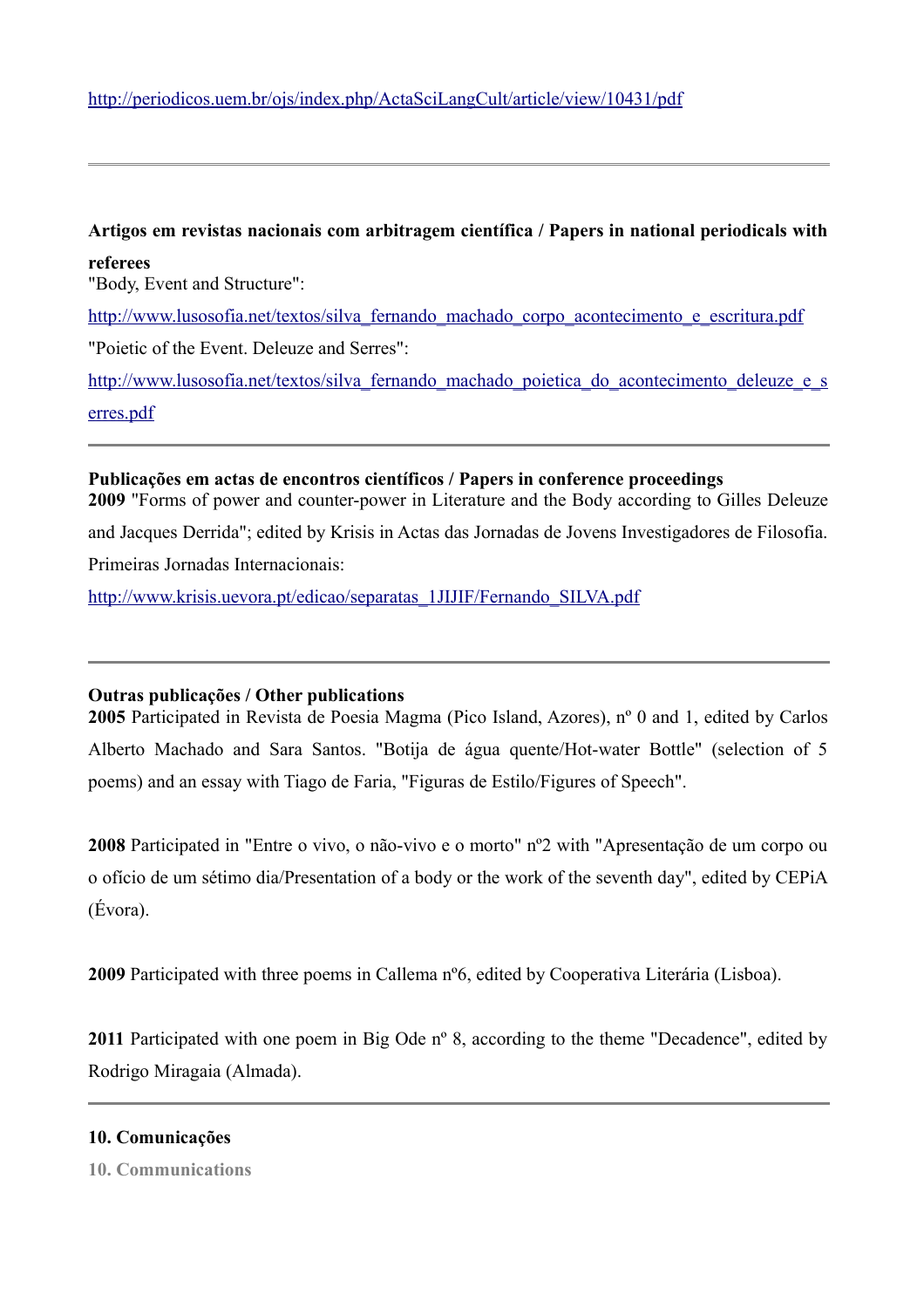#### **Comunicações orais por convite / Oral communications by invitation**

**2012** Presented a paper in the encounters organized by Professor José Manuel Martins, "Filmes Falados" (Spoken Movies): "The Inglorious Body. A reading concerning George Romero's Night of the Living Dead and the Zombie" (Évora, January)

**2012** Informal encounter and talk with the Thai dancer and choreographer Pichet Klunchun about his artistic process and dialogue with the work of the Russian dancer Nijinski. This event was a collaboration between Espaço Alkantara and Laboratory for Movement and Philosophy (Lisbon, April).

#### **Comunicações em painel ("poster") / Posters in conferences**

**2007** Partipated in the first International Philosophy Journey "Figures of Rationality, neokantism and phenomenology" in the University of Évora, Évora January 18-19.

**2008** Participated as moderator and speaker in the Colloquium "Poetics, writing: why, what for, for whom?", organized by the Centre of Philosophy of Sciences of the University of Lisbon (Eduardo Pellejero and Golghona Anghel) and FCT, Lisbon May 29-30.

**2009** Participated in the first International Journeys of Young Philosophy Researchers organized by Krisis Group and the Philosophy Department of University of Évora, Évora June 4-6. 2010 Participated in the conference organized by Professor Carlos Couto entitled "Romanti/sismos. Desastres de Sophia" - philosophy colloquiumconferences by philosophy of art and aesthetics students. Lisbon May 19.

**2010** Participated on the second International Journeys of Young Philosophy Researchers organized by Krisis Group and the Philosophy Department of University of Évora, Évora June 24- 26.

#### **11. Línguas**

**11. Language**

| Língua    | Leitura   | <b>Escrita</b> | Conversação         |
|-----------|-----------|----------------|---------------------|
| Language  | Reading   | Writing        | <b>Conversation</b> |
| Português | Excelente | Excelente      | Excelente           |